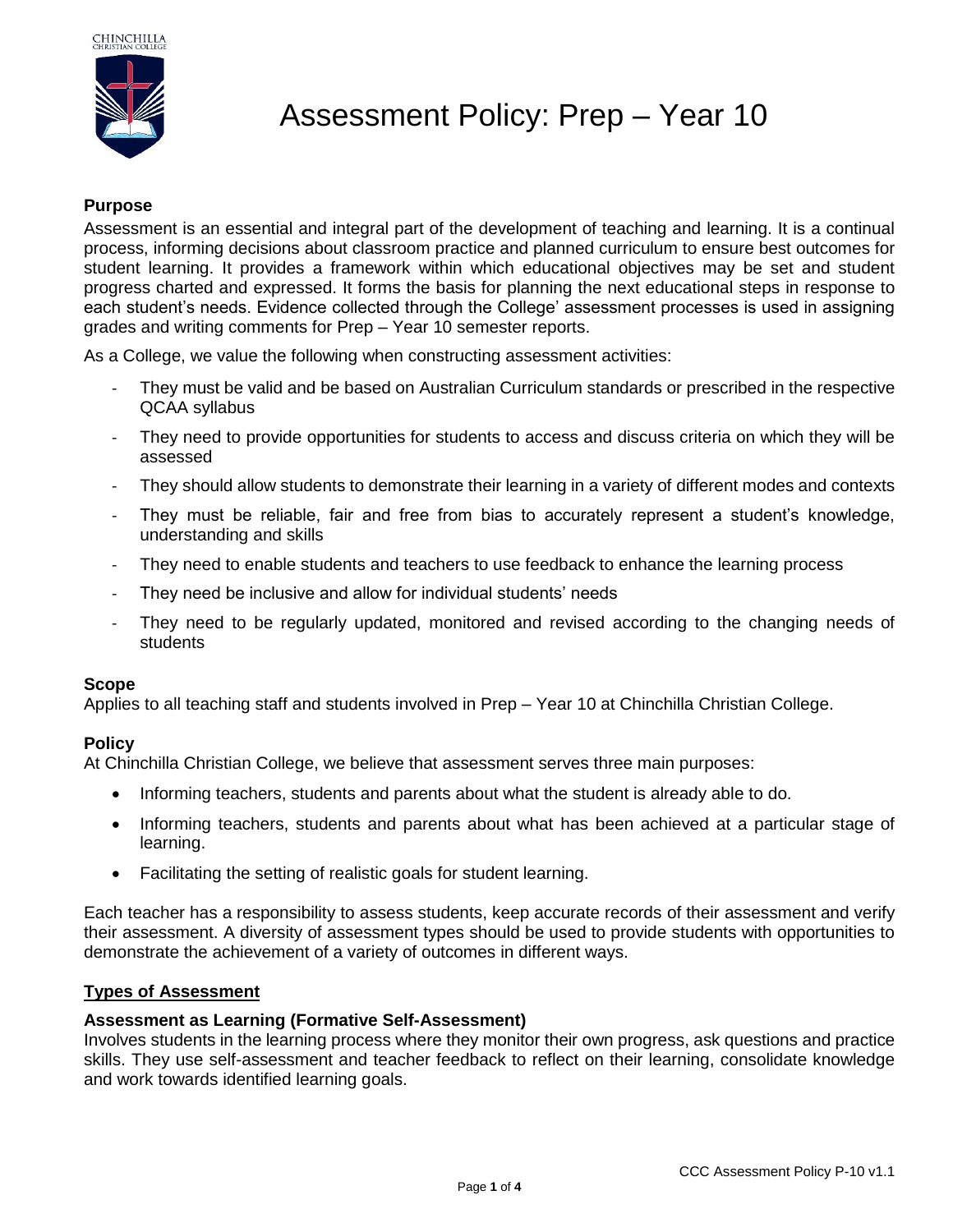## **Assessment for Learning (Formative)**

Enables teachers to use information about students' knowledge, understanding and skills to inform their teaching. Teachers provide feedback to students about their learning and how to improve.

### **Assessment of Learning (Summative)**

Teachers use this evidence of student learning to assess student achievement against learning goals and standards.

#### **Assessment strategies**

Use authentic and contextual learning opportunities and analyse student responses against set criteria with rubrics, both student and teacher version.

| <b>Types of Assessment</b> |                            |  |
|----------------------------|----------------------------|--|
| <b>Formative</b>           | <b>Summative</b>           |  |
| Teacher observation        | Work samples               |  |
| Questioning                | Self-evaluation            |  |
| Anecdotal records          | Group tasks                |  |
| Work samples               | Student portfolios         |  |
| Peer evaluation            | <b>Student conferences</b> |  |
| Self-evaluation            | Assignments                |  |
| Group tasks                | Exams                      |  |
| Student portfolios         | Integrated tasks           |  |
| <b>Student discussions</b> | Presenting to an audience  |  |
| Student conferences        | Quizzes                    |  |
| Presenting to an audience  | Oral presentation          |  |
| Quizzes                    | Extended research tasks    |  |

#### **Assessment Expectations**

#### *Students' Own Work*

Students are to do their own work when completing assessment, unless they are directed to work with others in the task's guidelines. Feedback provided by staff and families while a student is completing an assessment task is to be minimal and only for the purpose of encouraging students to make enhancements to their work. Others are not to do any of a student's work for them.

#### *Due Dates*

Students are required to complete assessment set by teachers within the specified timeframe. Students may be given time in class to work on their assessment. There may be checkpoints that students are to meet along the way in completing their assessment.

#### *Drafts*

Drafts for assessment tasks (excluding exams) are to be submitted before the final copy is due. Drafts need to be complete. Drafts that are submitted late or incomplete, without prior arrangement with the teacher, will result in a Responsible Thinking Referral and the student will use break times at school to complete the task. Late or incomplete submission of drafts will also involve the parents/carers of the student being informed.

#### *Extensions*

If an extension of time is needed, the student must negotiate with their teacher at least three school days prior to the due date, using the Assessment Extension Request Form (Appendix 1), unless extenuating circumstances (such as illness) occur.

#### *Illness*

If students are unable to complete an assessment task because of circumstances beyond their control, the teacher may set an alternative task or use other samples of work to evaluate a topic or subject, depending on the situation. The request for consideration must be forwarded to the teacher promptly. If illness results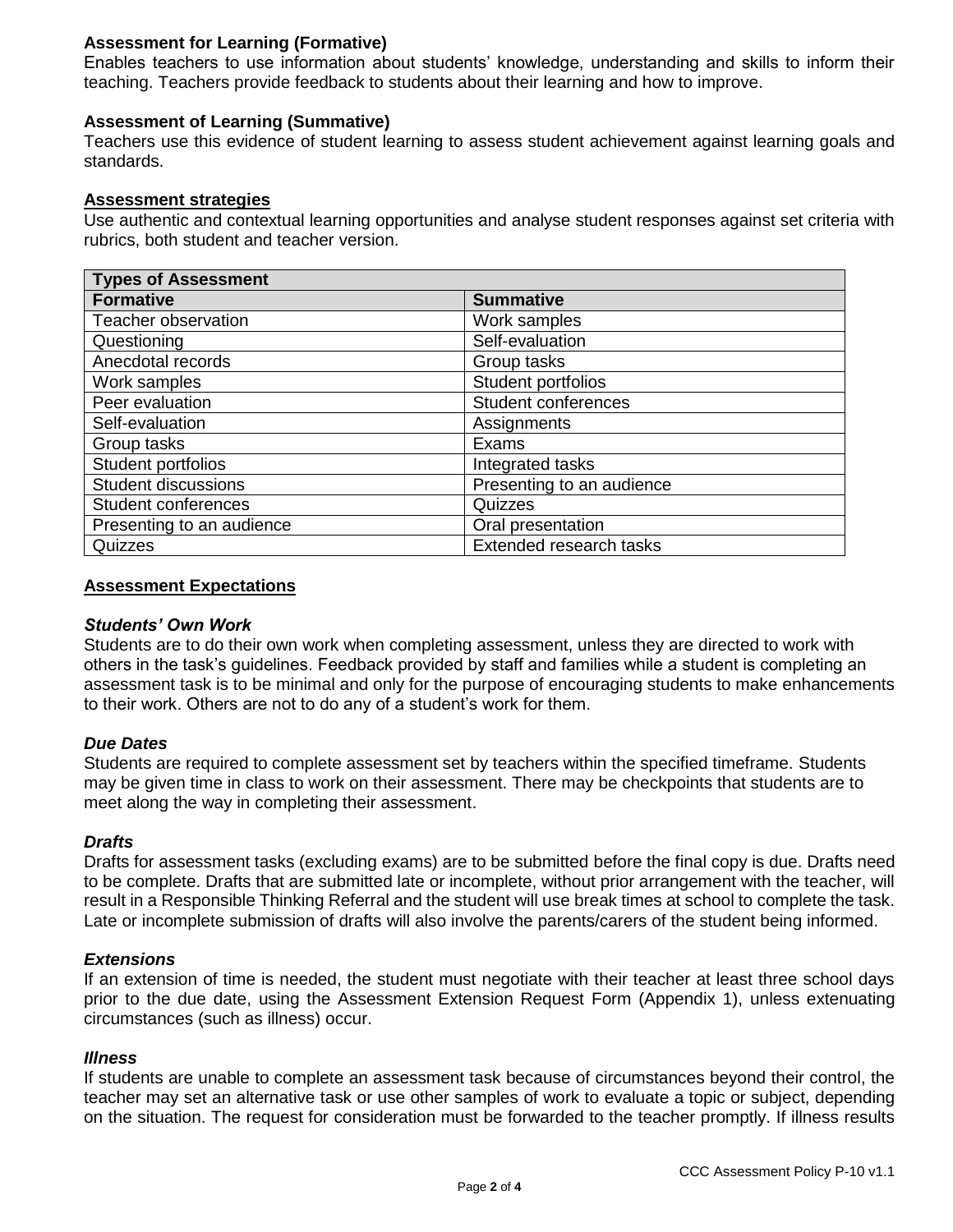in the late return of an assessment task, the student must provide the teacher with a written explanation – a letter from their parents and/or medical certificate.

### *Late Submission*

Final copies of assessment tasks that are submitted late, without prior arrangement, will result in a Responsible Thinking Referral and the student will use break times at school to complete the task. Late submission of assessment tasks will also involve the parents/carers of the student being informed.

#### *Changes to Due Dates*

Circumstances sometimes require alterations to be made to due dates. Any changes with due dates will be communicated to students and their families.

Revision Record

| Version | Approval Date  | Authorised by   | <b>Effective Date</b> | Review<br>Cvcle | <b>Next Review</b> |
|---------|----------------|-----------------|-----------------------|-----------------|--------------------|
| 1.0     | 28 August 2020 | Nathan McDonald | 28 August             | 4 vears         | August 2024        |
| 1.1     | 28 August 2020 | Nathan McDonald | January 2021          | 4 vears         | August 2024        |